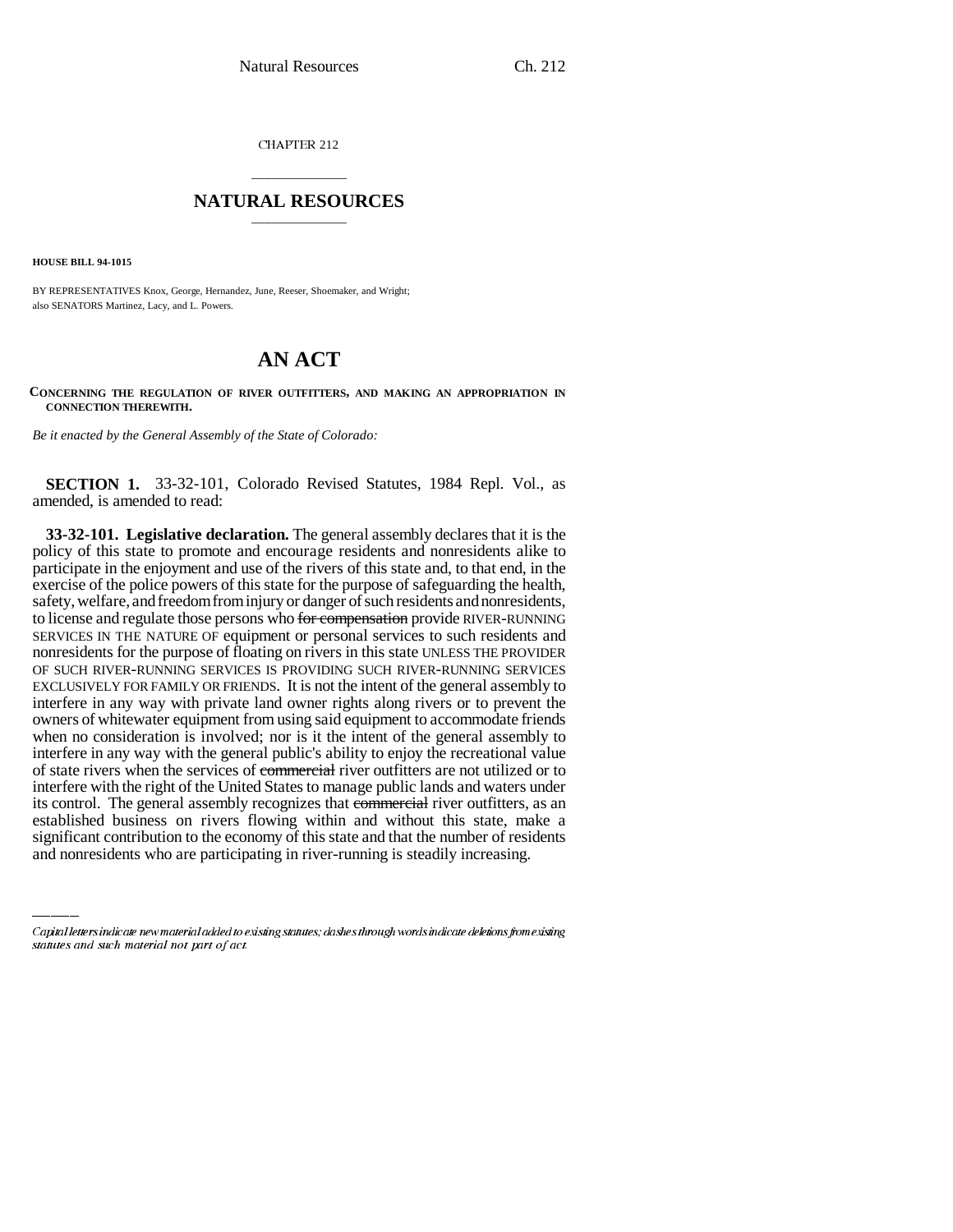**SECTION 2.** 33-32-102 (1), (5), and (6), Colorado Revised Statutes, 1984 Repl. Vol., as amended, are amended, and the said 33-32-102 is further amended BY THE ADDITION OF THE FOLLOWING NEW SUBSECTIONS, to read:

**33-32-102. Definitions.** As used in this article, unless the context otherwise requires:

(1) "Board" means the board of parks and outdoor recreation. "ADVERTISE" OR "ADVERTISEMENT" MEANS ANY MESSAGE IN ANY NEWSPAPER, MAGAZINE, LEAFLET, FLYER, OR CATALOG, ON RADIO, TELEVISION, OR A PUBLIC ADDRESS SYSTEM, IN DIRECT MAIL LITERATURE OR OTHER PRINTED MATERIAL, ON ANY INTERIOR OR EXTERIOR SIGN OR DISPLAY, IN ANY WINDOW DISPLAY, OR IN ANY POINT-OF-TRANSACTION LITERATURE WHICH IS DELIVERED OR MADE AVAILABLE TO ANY PERSON INCLUDING A CUSTOMER OR PROSPECTIVE CUSTOMER IN ANY MANNER WHATSOEVER AND INCLUDES ANNOUNCEMENTS OR STATEMENTS MADE IN A CHURCH, SCHOOL, OR OTHER NONCOMMERCIAL SETTING.

(1.4) "BOARD" MEANS THE BOARD OF PARKS AND OUTDOOR RECREATION.

(5) "Person" means any individual, sole proprietorship, partnership, corporation, NONPROFIT CORPORATION OR ORGANIZATION AS DEFINED IN SECTION 13-21-115.5(3), C.R.S., LIMITED LIABILITY COMPANY, firm, association, or other legal entity either LOCATED within or without OUTSIDE OF this state.

(5.5) (a) "REGULATED TRIP" MEANS ANY RIVER TRIP FOR WHICH RIVER-RUNNING SERVICES ARE PROVIDED WHICH HAS BEEN THE SUBJECT OF AN ADVERTISEMENT OR FOR WHICH A FEE HAS BEEN CHARGED REGARDLESS OF WHETHER SUCH FEE IS:

(I) CHARGED EXCLUSIVELY FOR THE RIVER TRIP OR AS PART OF A PACKAGED TRIP, RECREATIONAL EXCURSION, OR CAMP; OR

(II) CALCULATED TO MONETARILY PROFIT THE RIVER OUTFITTER OR IS CALCULATED MERELY TO OFFSET SOME OR ALL OF THE ACTUAL COSTS OF THE RIVER TRIP.

(b) "REGULATED TRIP" DOES NOT INCLUDE A TRIP IN WHICH A PERSON IS PROVIDING RIVER-RUNNING SERVICES EXCLUSIVELY FOR FAMILY OR FRIENDS AS PART OF A SOCIAL GATHERING OF SUCH FAMILY OR FRIENDS.

(6) "River outfitter" means any person soliciting ADVERTISING to provide or providing for compensation RIVER-RUNNING SERVICES IN THE NATURE OF facilities, guide services, or transportation for the *primary* purpose of river-running; except that "river outfitter" does not include any person whose only service is providing motor vehicles, vessels, and other equipment for rent, or any person whose only service is providing instruction in canoeing or kayaking skills, OR ANY PERSON WHO IS PROVIDING RIVER-RUNNING SERVICES EXCLUSIVELY FOR FAMILY OR FRIENDS.

**SECTION 3.** 33-32-103, Colorado Revised Statutes, 1984 Repl. Vol., as amended, is amended to read:

**33-32-103. Powers and duties of the board.** The board shall promulgate regulations to govern the licensing of river outfitters, to regulate river outfitters,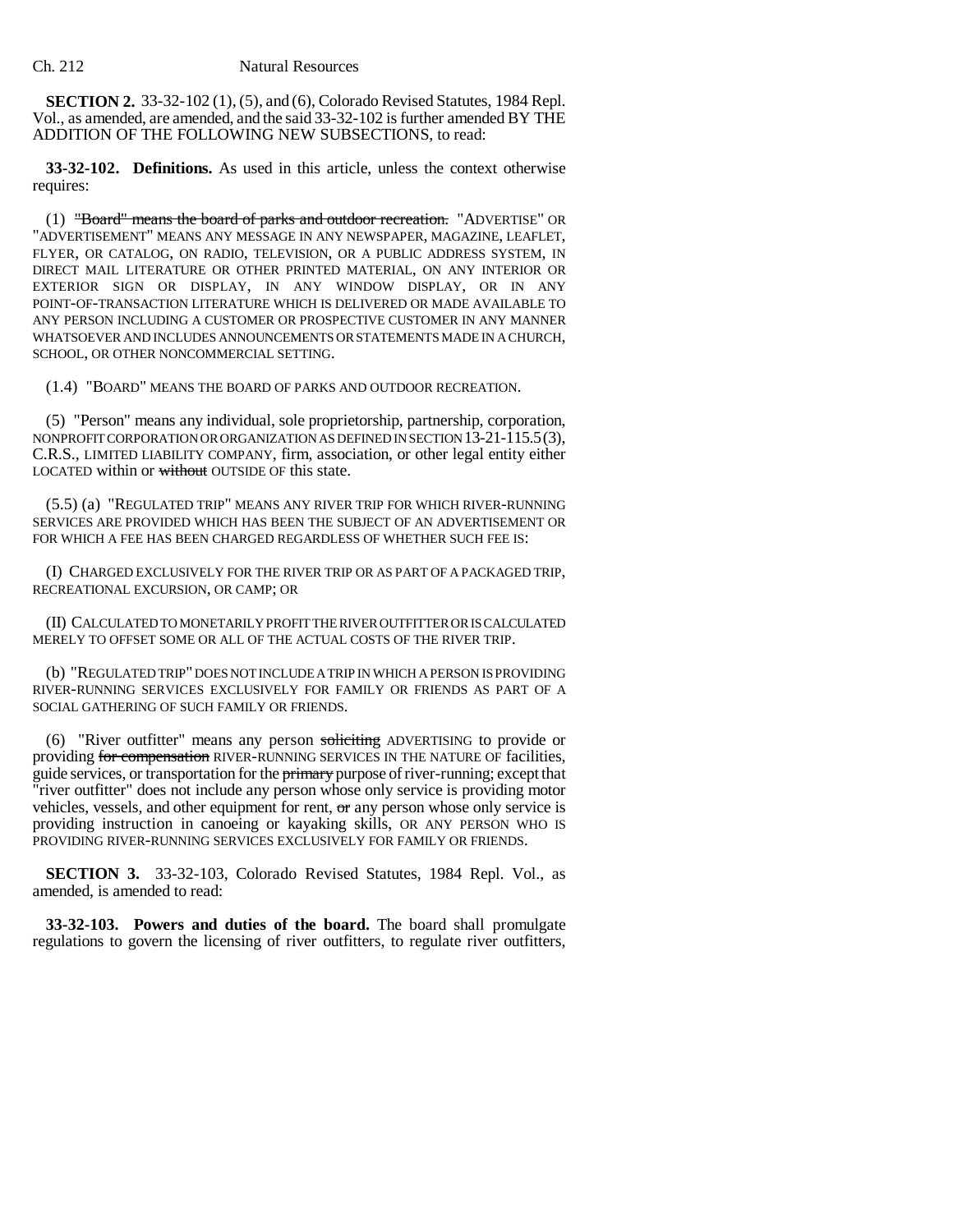Natural Resources Ch. 212

guides, trip leaders, and guide instructors, to ensure the safety of associated river-running activities, to establish guidelines to enable a river outfitter, guide, or trip leader, to make a determination that the condition of the river constitutes a hazard to the life and safety of certain persons, and to carry out the purposes of this article. THE BOARD MAY PROMULGATE REGULATIONS SPECIFICALLY OUTLINING THE PROCEDURES TO BE FOLLOWED BY THE BOARD AND BY THE ENFORCEMENT SECTION OF THE DIVISION IN THE EVENT OF A DEATH OR SERIOUS INJURY DURING A REGULATED TRIP.

**SECTION 4.** Article 32 of title 33, Colorado Revised Statutes, 1984 Repl. Vol., as amended, is amended BY THE ADDITION OF A NEW SECTION to read:

**33-32-103.5. Powers of the director.** THE DIRECTOR OF THE DIVISION MAY GRANT VARIANCES FROM REGULATIONS ADOPTED BY THE BOARD PURSUANT TO SECTION 33-32-103 TO ANY RIVER OUTFITTER ON A CASE-BY-CASE BASIS IF THE DIRECTOR DETERMINES THAT THE HEALTH, SAFETY, AND WELFARE OF THE GENERAL PUBLIC WILL NOT BE ENDANGERED BY THE ISSUANCE OF SUCH VARIANCE.

**SECTION 5.** 33-32-105.5, Colorado Revised Statutes, 1984 Repl. Vol., as amended, is amended to read:

**33-32-105.5. Minimum qualifications of guides, trip leaders, and guide instructors.** (1) Except as provided in subsection (2) of this section, individuals providing the services of guides, trip leaders, or guide instructors shall have the following minimum qualifications and such additional qualifications as the board may establish by regulation:

(a) Guides shall be eighteen years of age or older, shall possess a valid standard first-aid card, issued by the American red cross or its equivalent, and shall have had fifty hours of training on the river as a guide from a qualified guide instructor.

(b) Trip leaders shall be eighteen years of age or older, shall possess a valid standard first-aid card, issued by the American red cross or its equivalent, and shall have logged a total of at least five hundred river miles as a qualified guide.

(c) Guide instructors shall be eighteen years of age or older, shall possess a valid standard first-aid card, issued by the American red cross or its equivalent, and shall have logged a total of at least fifteen hundred river miles, of which at least seven hundred fifty of those river miles shall have been logged while acting as a guide.

(2) The minimum qualifications set forth in subsection (1) of this section shall not apply to a designated faculty member of an institution of higher education in charge of water sport activity courses.

**SECTION 6.** 33-32-107 (3), Colorado Revised Statutes, 1984 Repl. Vol., as amended, is amended, and the said 33-32-107 is further amended BY THE ADDITION OF A NEW SUBSECTION, to read:

**33-32-107. River outfitters - prohibited operations - penalties.** (3) A river outfitter, for a first offense, shall be punished as provided in section 18-4-503 or 18-4-504, C.R.S., for criminal trespass if during a commercial trip a river outfitter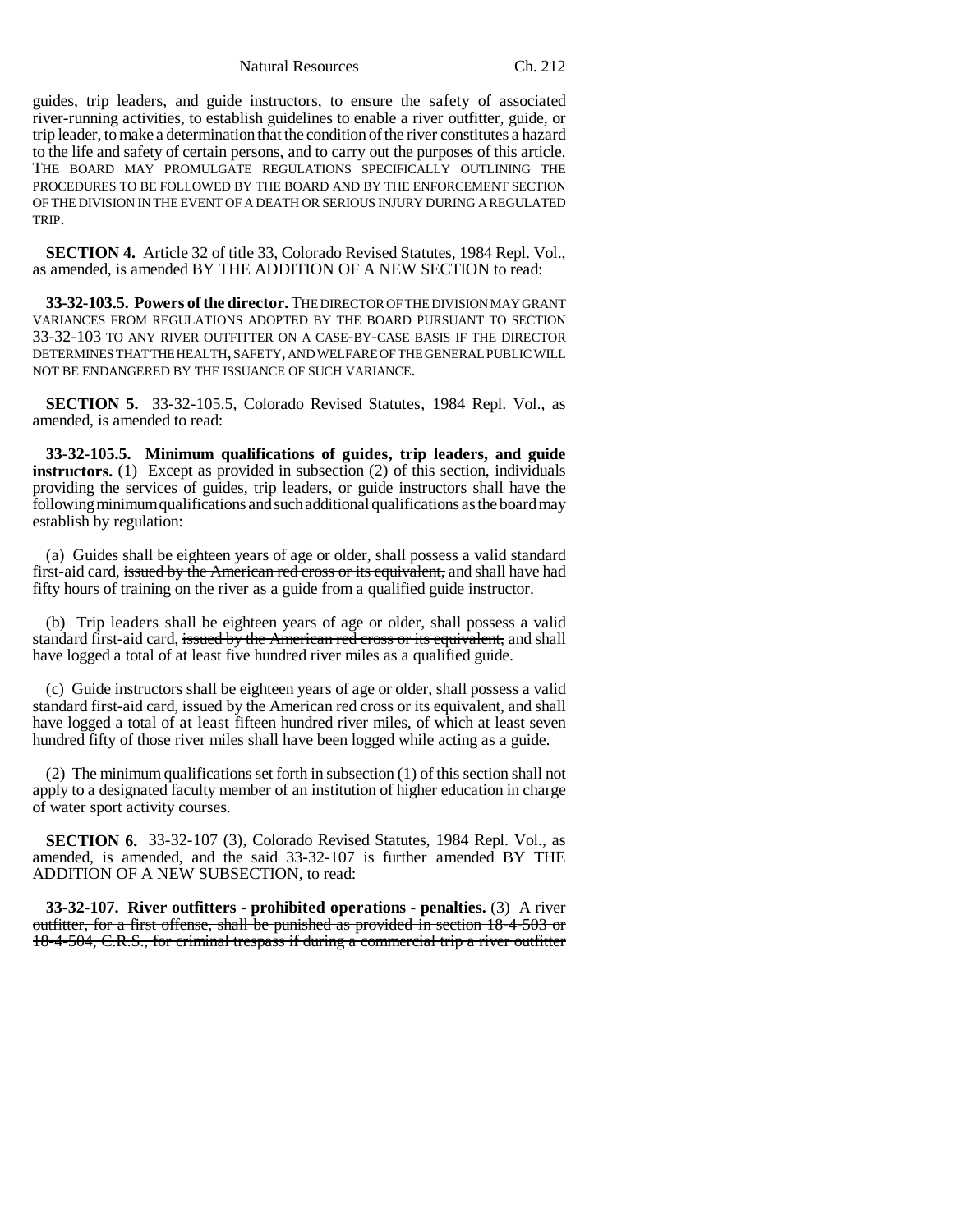### Ch. 212 Natural Resources

or a river outfitter's trip leader, guide, or guide instructor has been convicted of or has entered a plea of nolo contendere or guilty to a violation of either of said sections, except in an emergency situation. Upon a second offense, the river outfitter's license shall be revoked.

(4) (a) NO RIVER OUTFITTER OR GUIDE SHALL OPERATE OR MAINTAIN PHYSICAL CONTROL OF OR ALLOW ANY OTHER PERSON TO OPERATE OR MAINTAIN PHYSICAL CONTROL OF A VESSEL ON A REGULATED TRIP IF SUCH RIVER OUTFITTER, GUIDE, OR PERSON IS UNDER THE INFLUENCE OF ALCOHOL OR ANY CONTROLLED SUBSTANCE OR ANY COMBINATION THEREOF, AS SPECIFIED IN SECTION 33-13-108.1.

(b) ANY PERSON WHO VIOLATES THIS SUBSECTION (4) COMMITS A CLASS 1 MISDEMEANOR AND SHALL BE PUNISHED AS PROVIDED IN SECTION 18-1-106, C.R.S.

**SECTION 7.** 33-32-108, Colorado Revised Statutes, 1984 Repl. Vol., is amended to read:

**33-32-108. Enforcement.** (1) (a) Every peace officer, as defined in this section, has the authority to enforce the provisions of this article and in the exercise of such authority is authorized to stop and board any vessel.

(b) As used in this section, "peace officer" means any parks and recreation officer or division of wildlife officer or any sheriff or city and county law enforcement officer certified by the Colorado law enforcement training academy.

(2) (a) Any actual expenses incurred by a governmental entity for search and rescue efforts stemming from any river running activity conducted for consideration by a river outfitter pursuant to the provisions of this article shall be reimbursed by said river outfitter. Such expenses shall include but not be limited to manhours HOURS WORKED, fuel, a reasonable fee for use of equipment, and equipment repair or replacement costs, if any.

(b) Pursuant to the provisions of paragraph (a) of this subsection (2), any expenses incurred by governmental entities stemming from search and rescue efforts which are reimbursed by a river outfitter shall be distributed as follows:

(I) If to local law enforcement agencies, on a pro rata basis in proportion to the amount of assistance rendered thereby;

(II) If to the division of parks and outdoor recreation, credited to the parks and outdoor recreation cash fund, CREATED IN SECTION 33-10-111;

(III) If to the division of wildlife, credited to the wildlife cash fund, CREATED IN SECTION 33-1-112.

(3) (a) (I) IF AN AUTHORIZED REPRESENTATIVE OF THE DIVISION CONDUCTS AN INSPECTION OR INVESTIGATION AND DETERMINES THAT ANY PROVISION OF THIS ARTICLE OR ANY REGULATION PROMULGATED PURSUANT TO THIS ARTICLE HAS BEEN VIOLATED AND THAT SUCH VIOLATION CREATES OR MAY CREATE AN EMERGENCY CONDITION WHICH MAY HAVE A SIGNIFICANT ADVERSE EFFECT ON THE HEALTH, SAFETY, OR WELFARE OF ANY PERSON, THEN SUCH AUTHORIZED REPRESENTATIVE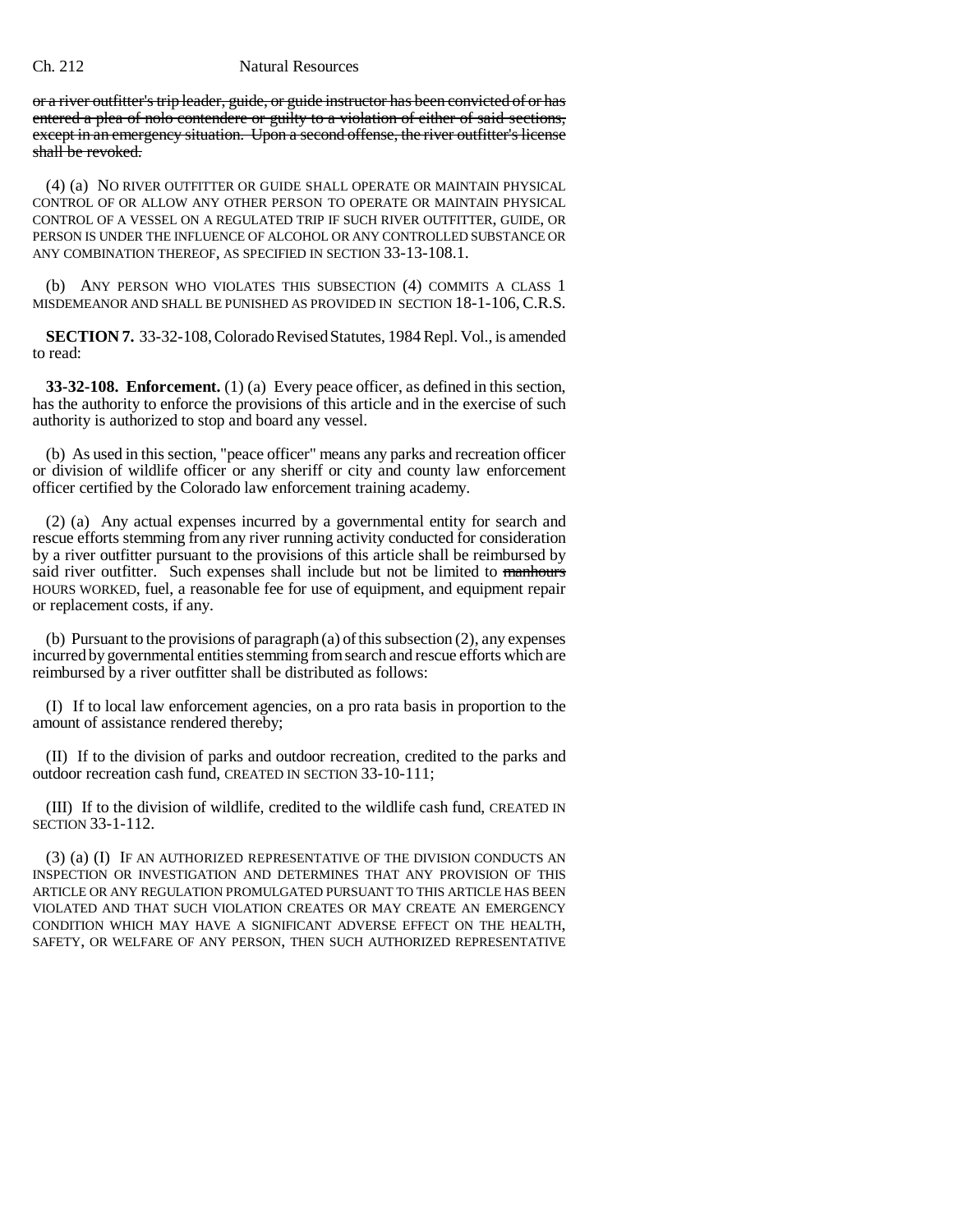SHALL IMMEDIATELY ISSUE AN ORDER TO THE VIOLATING PARTY TO CEASE AND DESIST THE VIOLATING ACTIVITY.

(II) ANY ORDER ISSUED PURSUANT TO THIS PARAGRAPH (a) SHALL SET FORTH:

(A) THE SECTION OF THIS ARTICLE OR THE REGULATION PROMULGATED PURSUANT TO THIS ARTICLE ALLEGEDLY VIOLATED;

(B) THE FACTUAL BASIS FOR THE ALLEGATION OF A VIOLATION; AND

(C) A MANDATE THAT ALL VIOLATING ACTIVITIES CEASE IMMEDIATELY.

(III) (A) THE RECIPIENT OF ANY CEASE AND DESIST ORDER ISSUED PURSUANT TO THIS PARAGRAPH (a) MAY REQUEST A HEARING TO DETERMINE WHETHER A VIOLATION OF THIS ARTICLE OR OF ANY REGULATION PROMULGATED PURSUANT TO THIS ARTICLE HAS ACTUALLY OCCURRED IF SUCH REQUEST IS MADE IN WRITING WITHIN THIRTY DAYS AFTER THE DATE OF THE SERVICE OF THE CEASE AND DESIST ORDER.

(B) ANY HEARING CONDUCTED PURSUANT TO THIS SUBPARAGRAPH (III) SHALL BE IN ACCORDANCE WITH ARTICLE 4 OF TITLE 24, C.R.S.

(b) IF A PERSON FAILS TO COMPLY WITH A CEASE AND DESIST ORDER ISSUED PURSUANT TO PARAGRAPH (a) OF THIS SUBSECTION (3), THE DIRECTOR MAY REQUEST THE ATTORNEY GENERAL OR THE DISTRICT ATTORNEY FOR THE JUDICIAL DISTRICT IN WHICH THE ALLEGED VIOLATION OCCURRED TO BRING AN ACTION FOR A TEMPORARY RESTRAINING ORDER AND FOR INJUNCTIVE RELIEF TO ENFORCE SUCH CEASE AND DESIST ORDER.

(c) NO STAY OF A CEASE AND DESIST ORDER MAY BE ISSUED UNTIL A HEARING AT WHICH ALL PARTIES ARE PRESENT HAS BEEN HELD.

**SECTION 8.** 33-32-109, Colorado Revised Statutes, 1984 Repl. Vol., as amended, is amended to read:

**33-32-109. Denial, suspension, or revocation of license - disciplinary actions.** (1) The board may deny, suspend, or revoke a river outfitter's OUTFITTER license, PLACE A LICENSED RIVER OUTFITTER ON PROBATION, OR ISSUE A LETTER OF ADMONITION TO A LICENSED RIVER OUTFITTER if the applicant or holder:

(a) Violates SECTION 33-32-105 OR 33-32-106 OR USES FRAUD, MISREPRESENTATION, OR DECEIT IN APPLYING FOR OR ATTEMPTING TO APPLY FOR LICENSURE;

(b) UNLAWFULLY ACTS AS A RIVER OUTFITTER IF SUCH VIOLATION RESULTS IN A CONVICTION;

(c) ADVERTISES AS A RIVER OUTFITTER IN THIS STATE WITHOUT FIRST OBTAINING A RIVER OUTFITTER LICENSE;

(d) VIOLATES ANY PROVISION OF LAW REGULATING THE PRACTICE OF RIVER OUTFITTING IN ANOTHER JURISDICTION IF SUCH VIOLATION RESULTED IN DISCIPLINARY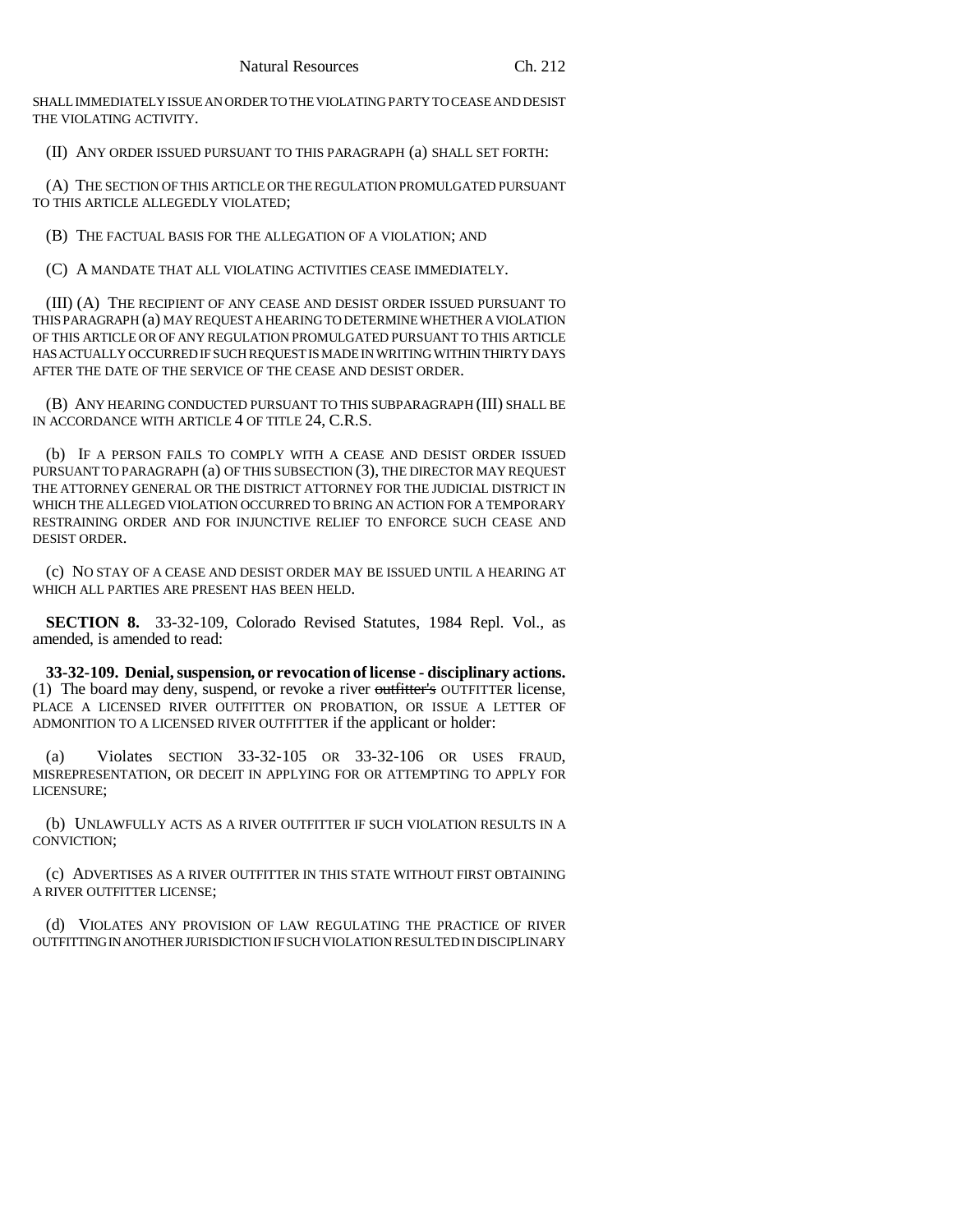### Ch. 212 Natural Resources

ACTION AGAINST THE APPLICANT OR HOLDER. EVIDENCE OF SUCH DISCIPLINARY ACTION SHALL BE PRIMA FACIE EVIDENCE FOR THE POSSIBLE DENIAL OF A LICENSE OR OTHER DISCIPLINARY ACTION IN THIS STATE IF THE VIOLATION RESULTING IN THE DISCIPLINARY ACTION IN SUCH OTHER JURISDICTION WOULD BE GROUNDS FOR DISCIPLINARY ACTION IN THIS STATE.

(e) VIOLATES SECTION 18-4-503 OR 18-4-504,C.R.S., RESULTING IN TWO OR MORE SECOND OR THIRD DEGREE CRIMINAL TRESPASS CONVICTIONS WITHIN ANY THREE- TO FIVE-YEAR PERIOD WHILE ACTING AS A RIVER OUTFITTER OR GUIDE; EXCEPT THAT THE BOARD SHALL BE GOVERNED BY SECTION 24-5-101,C.R.S., WHEN CONSIDERING ANY SUCH CONVICTION;

(f) VIOLATES SECTION 33-32-105.5 (1) BY EMPLOYING ANY PERSON AS A GUIDE WHO FAILS TO MEET THE REQUIREMENTS OF SUCH SECTION; OR

(g) VIOLATES ANY ORDER OF THE DIVISION OR BOARD OR any OTHER provision of this article or any regulations established under this article.

(2) A plea of nolo contendere or a deferred prosecution shall be considered a violation for the purposes of this section. The board may deny an application for a river outfitter's license or a renewal of a river outfitter's license if the applicant does not meet the requirements specified in section 33-32-105 or 33-32-106.

(3) (a) Any proceeding to deny, suspend, or revoke a license granted under this article OR TO PLACE A LICENSEE ON PROBATION shall be pursuant to sections 24-4-104 and 24-4-105, C.R.S. Such proceeding may be conducted by an administrative law judge designated pursuant to part 10 of article 30 of title 24, C.R.S.

(b) ANY PROCEEDING CONDUCTED PURSUANT TO THIS SUBSECTION (3) SHALL BE DEEMED FINAL FOR PURPOSES OF JUDICIAL REVIEW. ANY APPEAL OF ANY SUCH PROCEEDING SHALL BE MADE TO THE COURT OF APPEALS PURSUANT TO SECTION 24-4-106 (11), C.R.S.

(4) THE BOARD MAY DENY AN APPLICATION FOR A RIVER OUTFITTER LICENSE OR A RENEWAL OF A RIVER OUTFITTER'S LICENSE IF THE APPLICANT DOES NOT MEET THE REQUIREMENTS SPECIFIED IN SECTION 33-32-105 OR 33-32-106.

**SECTION 9.** 33-32-110, Colorado Revised Statutes, 1984 Repl. Vol., is RECREATED AND REENACTED, WITH AMENDMENTS, to read:

**33-32-110. Advisory committee on river outfitter regulations.** (1) THE BOARD SHALL APPOINT AN ADVISORY COMMITTEE TO MAKE RECOMMENDATIONS CONCERNING REGULATIONS REQUIRED UNDER SECTION 33-32-105 (1) (c). THE ADVISORY COMMITTEE SHALL CONSIST OF THREE MEMBERS, TWO OF WHOM SHALL BE RIVER OUTFITTERS AND ONE OF WHOM SHALL REPRESENT THE DIVISION. THE ADVISORY COMMITTEE SHALL SERVE AT THE REQUEST AND PLEASURE OF THE BOARD.

(2) (a) THIS SECTION IS REPEALED, EFFECTIVE JULY 1, 2000.

(b) PRIOR TO SAID REPEAL, THE ADVISORY COMMITTEE SHALL BE REVIEWED AS PROVIDED FOR IN SECTION 2-3-1203, C.R.S.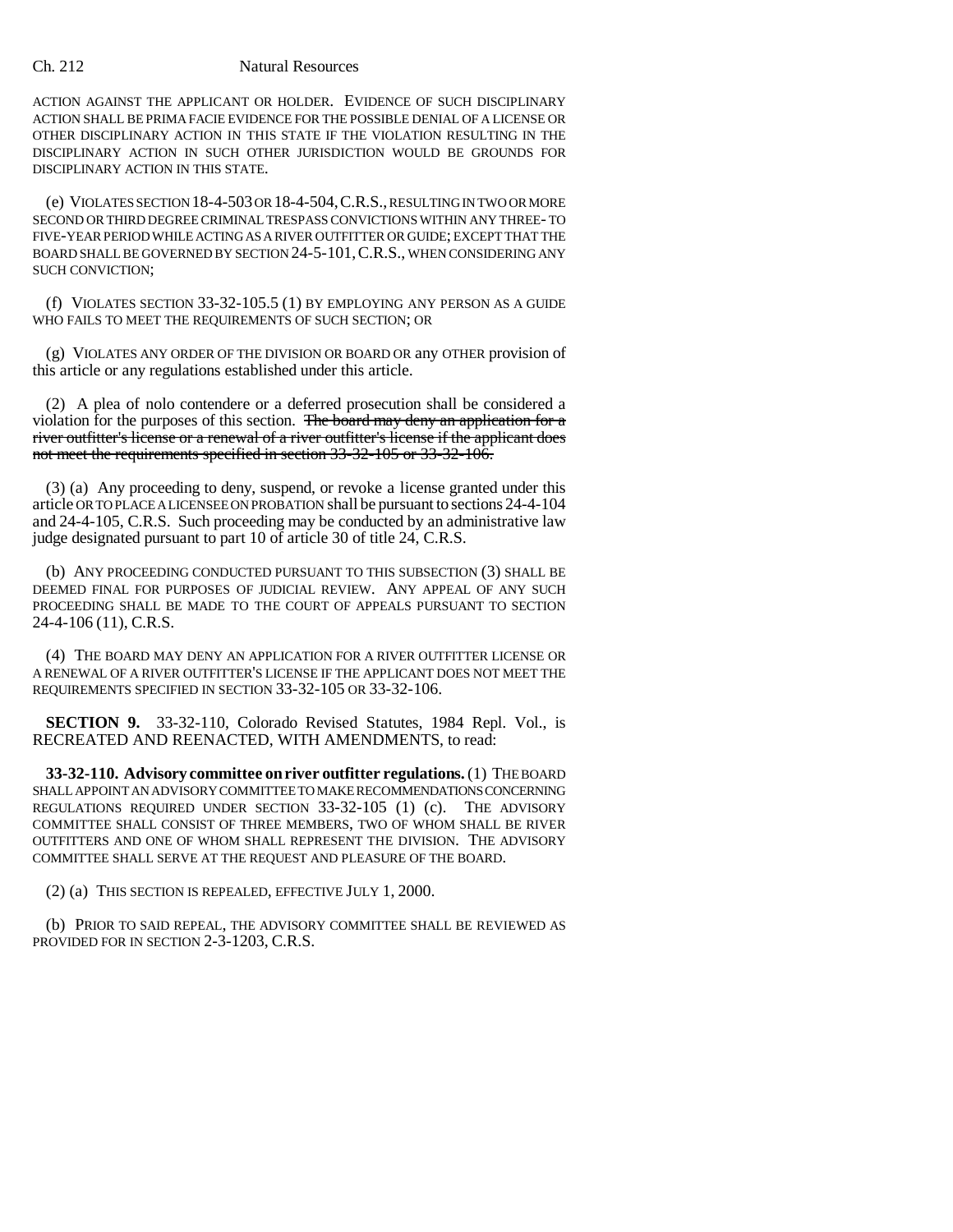**SECTION 10.** 33-32-111, Colorado Revised Statutes, 1984 Repl. Vol., is amended to read:

**33-32-111. Fees - river outfitters cash fund.** All fees collected under this article shall be credited TRANSMITTED TO THE STATE TREASURER WHO SHALL CREDIT THE SAME to the parks and outdoor recreation cash fund RIVER OUTFITTERS CASH FUND, WHICH FUND IS HEREBY CREATED. The general assembly shall make annual appropriations from such fund for the direct and indirect costs of administration of this article.

**SECTION 11.** 33-32-112, Colorado Revised Statutes, 1984 Repl. Vol., as amended, is amended to read:

**33-32-112. Repeal of article.** This article is repealed, effective October 1, 1994 OCTOBER 1, 2004. The licensing function of the division shall also terminate on October 1, 1994 OCTOBER 1, 2004. Prior to such termination, the licensing function shall be reviewed as provided for in section 24-34-104, C.R.S.

**SECTION 12.** 2-3-1203 (3), Colorado Revised Statutes, 1980 Repl. Vol., as amended, is amended BY THE ADDITION OF A NEW PARAGRAPH to read:

**2-3-1203. Sunset review of advisory committees.** (3) The following dates are the dates for which the statutory authorization for the designated advisory committees is scheduled for repeal:

(m) JULY 1, 2000: THE ADVISORY COMMITTEE ON RIVER OUTFITTERS, APPOINTED PURSUANT TO SECTION 33-32-110, C.R.S.

**SECTION 13.** 24-34-104 (23.2), Colorado Revised Statutes, 1988 Repl. Vol., is repealed as follows:

**24-34-104. General assembly review of regulatory agencies and functions for termination, continuation, or reestablishment.** (23.2) The following boards and the functions of the specified agencies shall terminate on October 1, 1994: The function of licensing of river outfitters through the board of parks and outdoor recreation and the division of parks and outdoor recreation in accordance with article 32 of title 33, C.R.S.

**SECTION 14.** 24-34-104, Colorado Revised Statutes, 1988 Repl. Vol., as amended, is amended BY THE ADDITION OF A NEW SUBSECTION to read:

**24-34-104. General assembly review of regulatory agencies and functions for termination, continuation, or reestablishment.** (34) THE FOLLOWING FUNCTION OF THE SPECIFIED AGENCIES SHALL TERMINATE ON OCTOBER 1, 2004: THE FUNCTION OF LICENSING OF RIVER OUTFITTERS THROUGH THE BOARD OF PARKS AND OUTDOOR RECREATION AND THE DIVISION OF PARKS AND OUTDOOR RECREATION IN ACCORDANCE WITH ARTICLE 32 OF TITLE 33, C.R.S.

**SECTION 15. Repeal of rules.** To further the general assembly's intent to rescind or delete rules unnecessary for the administrative functions of an agency as expressed in section 24-34-914, Colorado Revised Statutes, and to require the board of parks